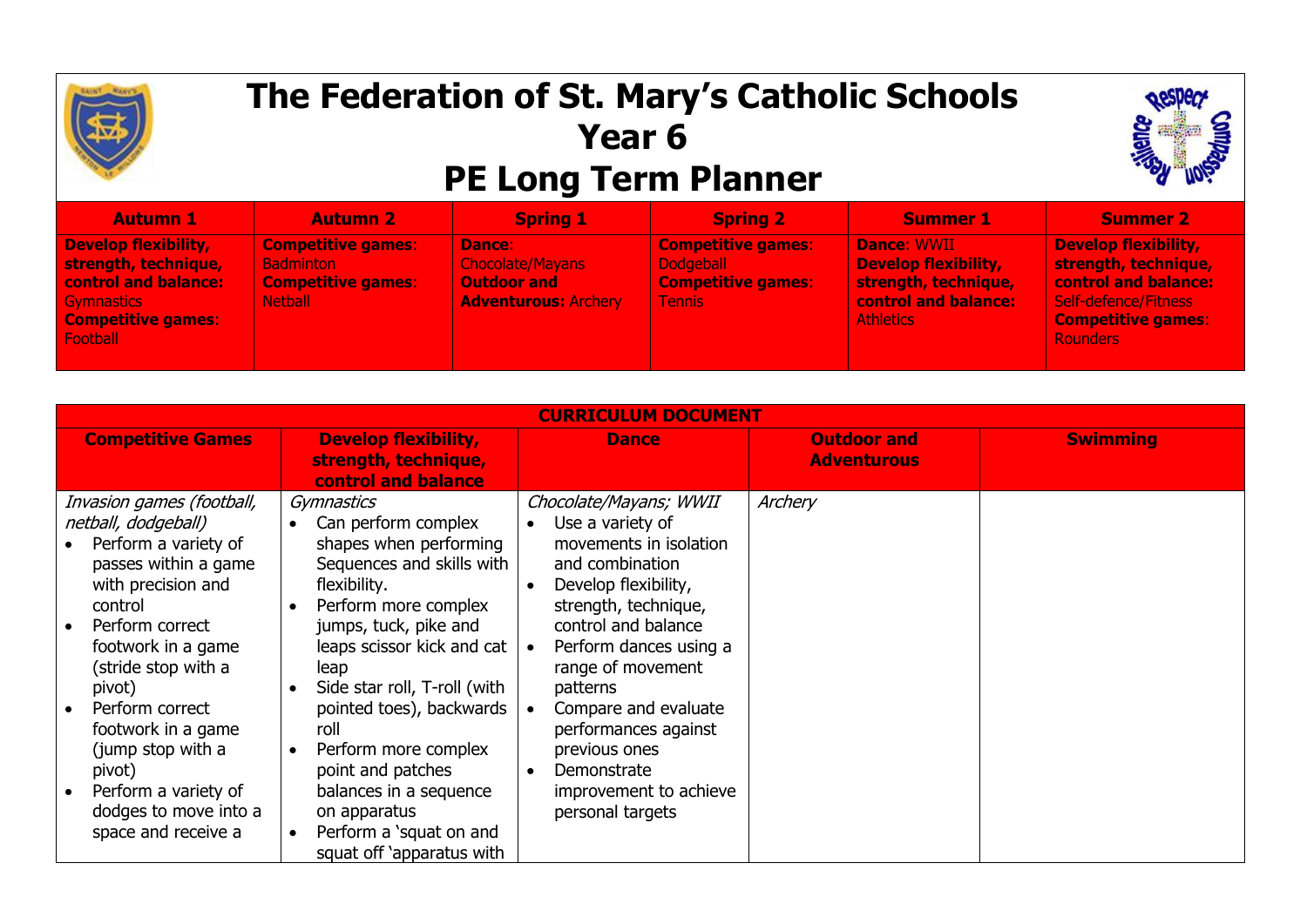|           | ball in a practice and in    |           | a run up (with or without |  |  |
|-----------|------------------------------|-----------|---------------------------|--|--|
|           | a game situation             |           | a spring board)           |  |  |
|           | To defend a player           |           | Perform a hurdle step on  |  |  |
|           | during a game to             |           | the floor/springboard and |  |  |
|           | intercept the ball           |           | onto low apparatus        |  |  |
|           | Shoot into a goal and        |           | Compete in teams to win   |  |  |
|           | attempt to get the           |           | points with sequences     |  |  |
|           | rebound if missed.           |           | and a vault competitions  |  |  |
| $\bullet$ | Rotate into different        |           | Athletics                 |  |  |
|           | positions on the court.      | $\bullet$ | Accelerate quickly with   |  |  |
| $\bullet$ | Move into space to           |           | speed and control in      |  |  |
|           | receive the ball and         |           | $momentum -$              |  |  |
|           | control with either foot     |           | timed/competitive races   |  |  |
|           | in a game                    |           | Throw a javelin/vortex    |  |  |
|           | Select the correct pass      |           | /shot put safely with     |  |  |
|           | for various distances in     |           | accuracy and power.       |  |  |
|           | a game situation             |           | Perform a jump for        |  |  |
| $\bullet$ | Dribble the ball in a        |           | distance varying          |  |  |
|           | game situation around        |           | techniques to improve     |  |  |
|           | a defender                   |           | performance               |  |  |
|           | Communicate with             |           | In an competitive game    |  |  |
|           | team when defending          |           | and begin to hit/place a  |  |  |
|           | in a game -making            |           | ball into a space         |  |  |
|           | interceptions, cover         |           | Develop long distance     |  |  |
|           | space                        |           | running-learning to pace  |  |  |
|           | To work as a team to         |           | and show good             |  |  |
|           | score, shooting from         |           | technique                 |  |  |
|           | various angles               |           | Pass a relay baton in     |  |  |
|           | Communicate with             |           | competitive situations    |  |  |
|           | team evaluate and            |           | (timed)                   |  |  |
|           | recognise success to         |           | Self-defence/Fitness      |  |  |
|           | help improve individual      | $\bullet$ | Can co-operate and        |  |  |
|           | and team performance         |           | collaborate to create a   |  |  |
|           | Striking/fielding (rounders) |           | warm up displaying a      |  |  |
|           | Can use a variety of         |           | variety of movement       |  |  |
|           | bowling techniques           |           | patterns demonstrating    |  |  |
|           | beginning to add speed       |           | rhythm and good timing    |  |  |
|           | to the underarm bowl         |           | Can translate ideas from  |  |  |
|           |                              |           | a stimulus into           |  |  |